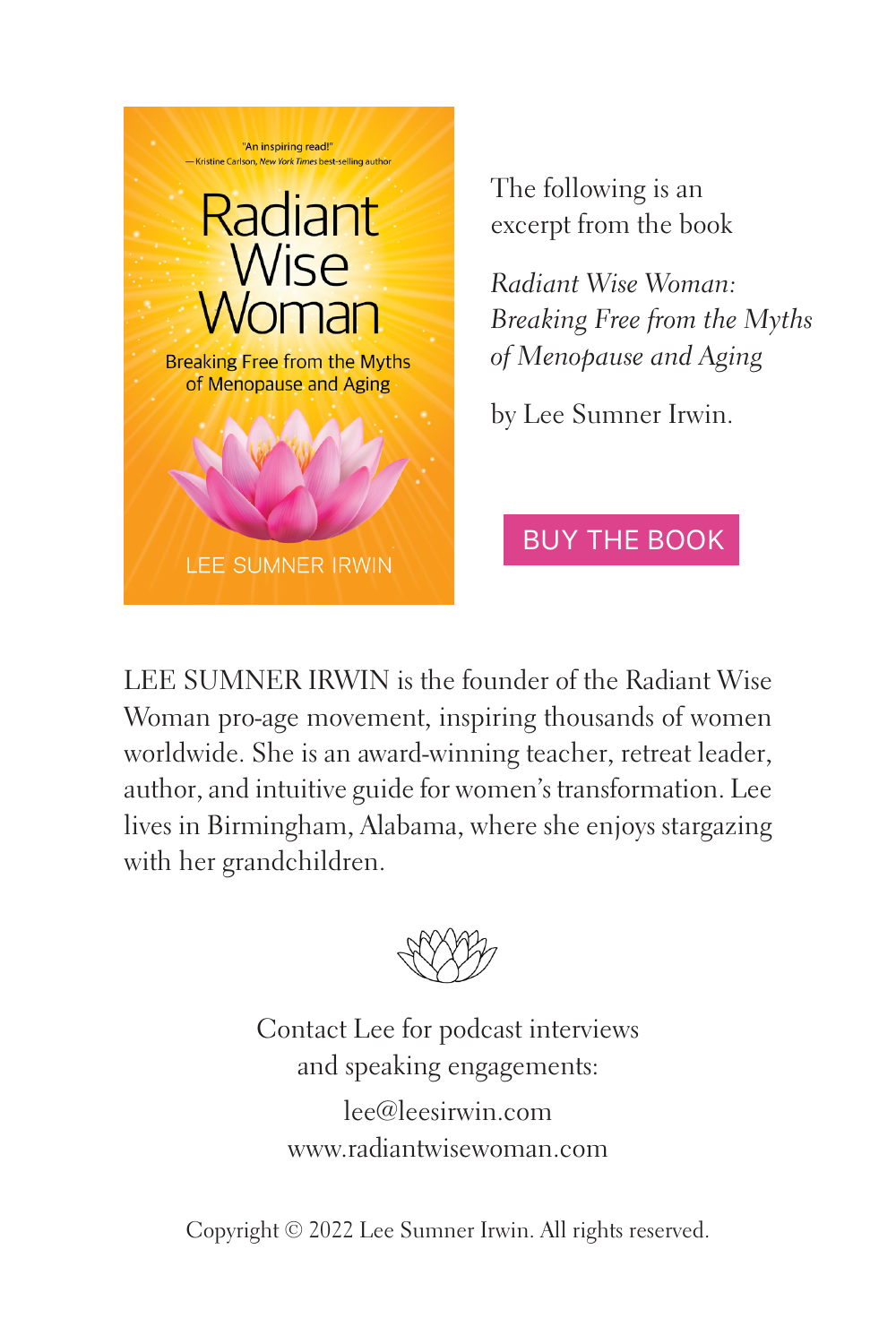#### BOOK EXCERPT

## **Joygasms**

#### *Feeling More Sexy, Sensual, and Happy*

My friend Jill and I kicked off our shoes and settled into the couch on my back porch. She took a sip of tea and looked down, embarrassed. She was entering menopause and was feeling anxious because while making love with her partner Alex, her sexual desire seemed to be fading. Although sex had been a beautiful part of their relationship for years, now she was having to work harder to become aroused. She confided, "I've been overthinking it and getting distracted. Then I feel self-conscious, which is definitely a buzzkill. I'm afraid it means we're going to lose what we've had."

As we enter our wisdom years, many women, like Jill, worry that loss of sexual desire is inevitable. We may assume changes in our bodies indicate it's time to give up having sensual and sexual pleasure in our lives. But, contrary to the myths we've been conditioned to believe, we do not have to forfeit passion as we age. In fact, as Esther Perel, author of *Mating in Captivity* declares, "Passion is about a quality of aliveness. It's about the permission to feel good." Based on conversations I've had with female friends and clients, I believe we all want this full-on engagement with life where "joygasms"—spiritual, embodied, mental, emotive—shamelessly surprise and delight us.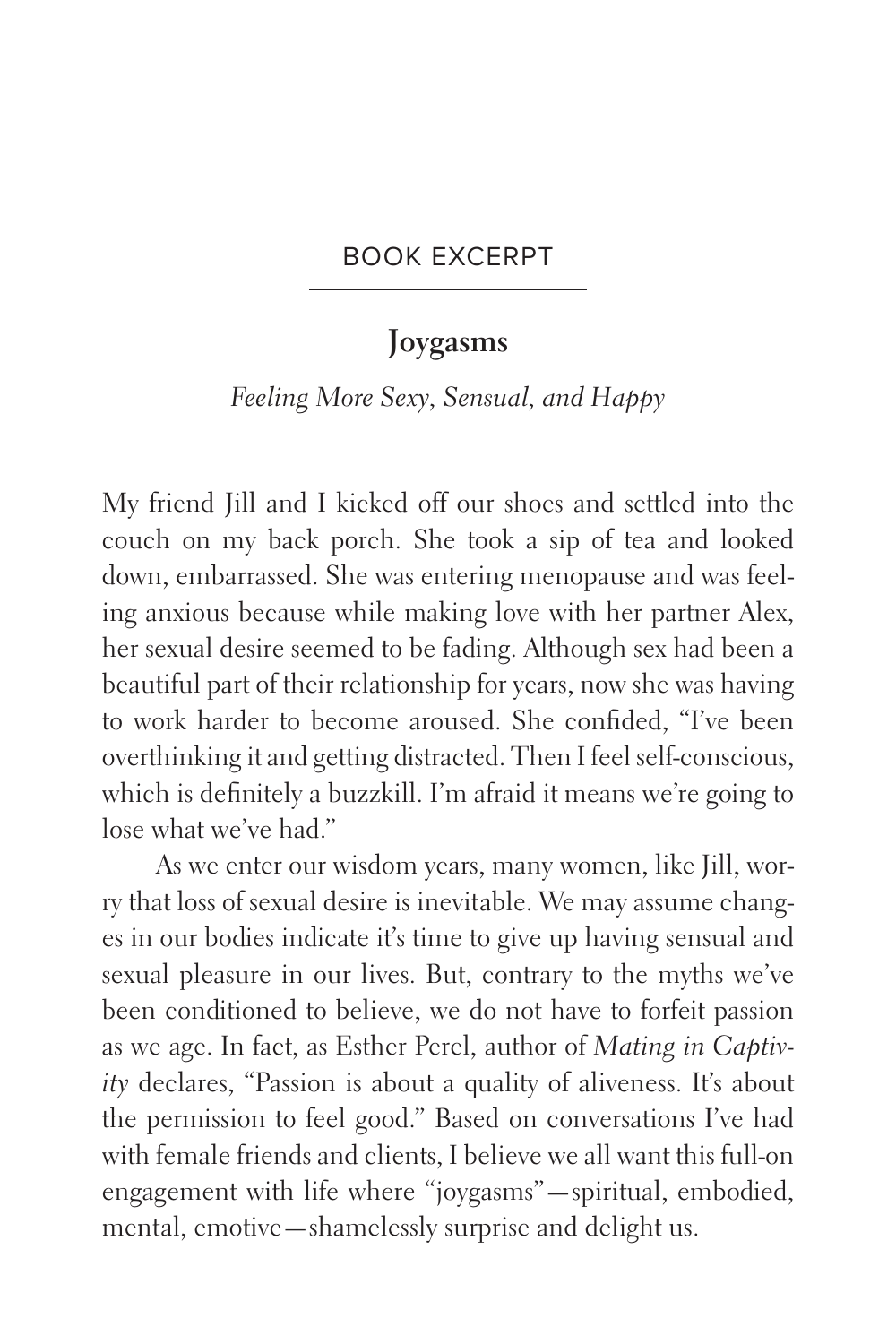### **Pleasure is Our Birthright**

Not valuing our erotic selves can undermine our physical and emotional well-being and ultimately our potential for fulfillment in life. The medical view in the mid-nineteenth century was that women did not have organs of sexual pleasure. But the truth is that women are designed to experience pleasure, and it's our birthright to enjoy sensual satisfaction. As Eve Ensler comments in *The Vagina Monologues*: "It would be years before I learned that females possessed the only organ in the human body with no function other than to feel pleasure."

Most of us were not given sufficient guidance on women's pleasure, and it's hard to find accurate information about this topic. Honestly, how many women know what reliably brings them to a satisfying orgasm? Whatever your age or situation—if you aren't in a sexual relationship with a partner, if your partner's sexual desire is less than yours, or if you're ready to learn more about what feels good—now is an ideal time to become more familiar with your body and discover a variety of ways you can pleasure yourself.

One valuable resource is an affordable, private membership website called OMGYes. Through discreet videos where women ages eighteen to ninety-five demonstrate techniques and talk about their experiences, you can find advice and methods for enhancing your sexual enjoyment. The information is based on research involving more than twenty thousand women and is categorized so you (and a partner) can learn how sexual gratification differs for each woman. The founders, Lydia Daniller and Rob Perkins, created this site to normalize conversations on intimacy, stating: "We want people to see pleasure the same way they see cooking. If you read a cookbook, it doesn't mean you're a bad cook and need help. It means you're probably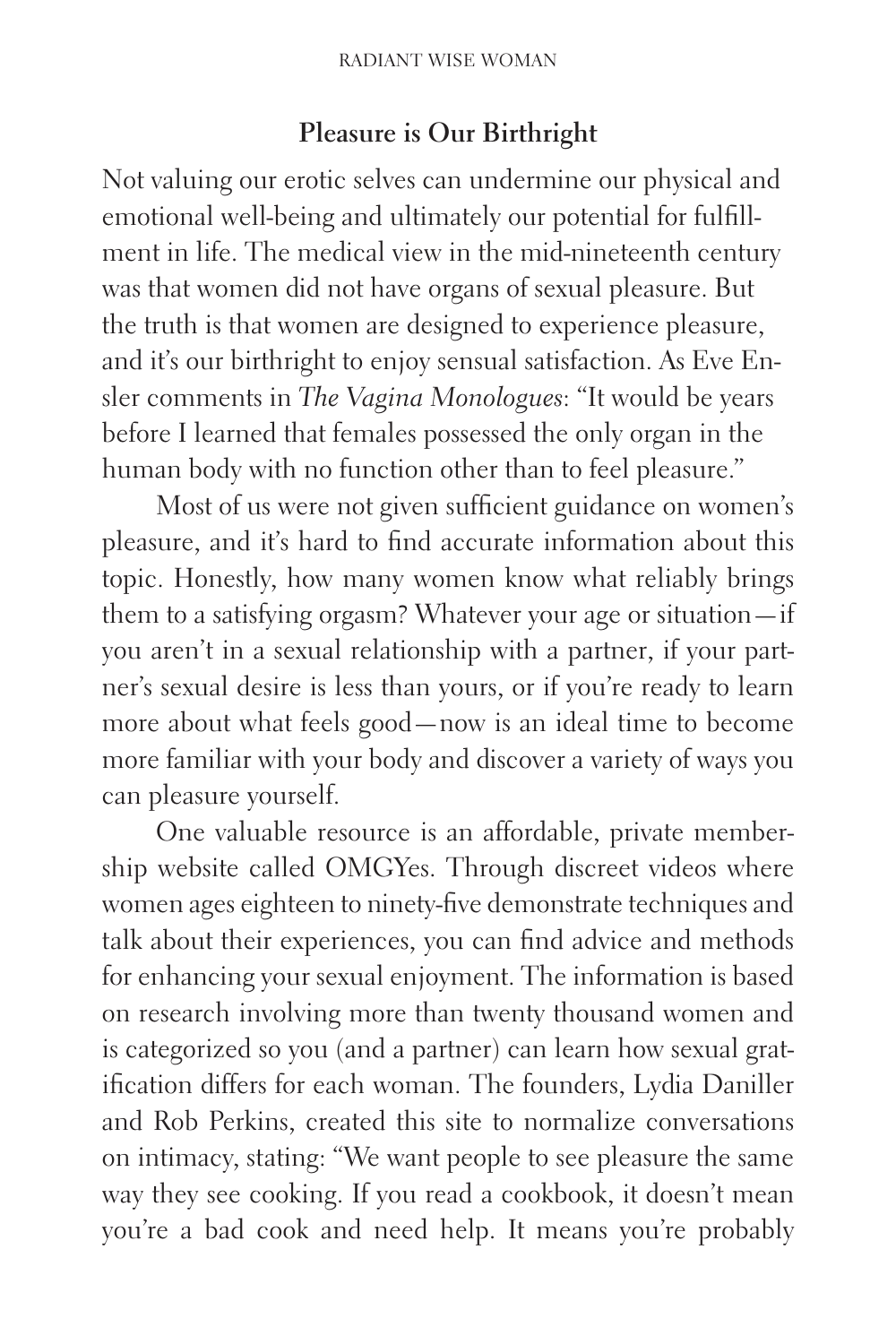a good cook, and you're curious and want to explore and try wnew recipes."

### **Sex for the Soul**

Techniques are valuable, but sex is most rewarding when we venture beyond the mechanics involved. To explore this novel approach, a helpful audiobook is *Tantra: Sex for the Soul* by Niyaso Carter, a guide for creating sexual awareness based on the ability to be transparent with another person.

Tantra is commonly misunderstood to be a series of difficult, esoteric sexual positions. But to Carter it's about the practice of being real with someone. We spend vast amounts of time building our careers, making money, and taking care of other people but usually not much time making love or being transparent with our significant other. And the time we do spend often becomes a little humdrum if we've been with that person for a while, sometimes making us think our sex drive is disappearing. However, it doesn't matter how many years we've been with a partner as long as we're willing to start fresh with a different point of view, which Carter's insights provide.

Particularly enjoyable are her partner exercises, starting with eye-gazing and breathing together, then progressing to energy touch and genital massage. Another benefit is that this material reframes the idea of making love from an activity in which partners satisfy each other sexually to one in which they actively express love by engaging their imaginations, playfulness, and curiosity. What's more, you don't need to have a partner to explore this type of lovemaking. *Tantra: Sex for the Soul* reveals ways of working with your own energies. By doing so, women often report feeling more voluptuous and are pleasantly surprised to find themselves ultra-magnetic to new love.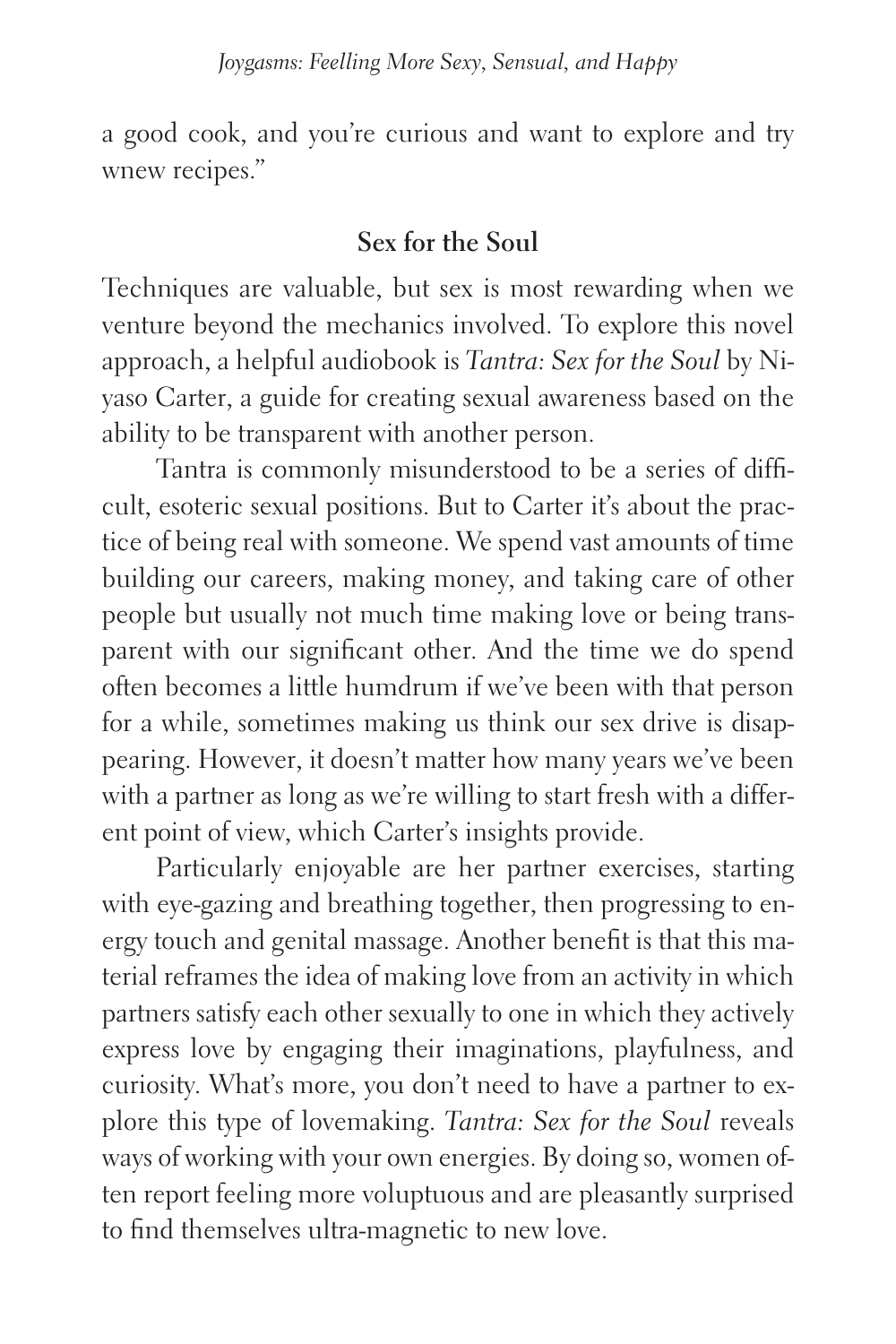#### **Life as a Sensual Feast**

When we embrace pleasure, life becomes a sensual feast regardless of our stage of life. We don't have to buy into the nonsense that older women are not sexy or that after menopause they can't enjoy pleasure. Consider these women who are seventy or better and whose talent, vitality, and grace remind us of the joy of being older and bolder: Tina Turner, Helen Mirren, Jane Fonda, Diana Ross, Cher, and Dolly Parton.

Aging doesn't have to mean contracting. We can vow: "I'm aging, and I'm expanding my mental flexibility, my resilience, and my ability to experience pleasure. I'm expanding my imagination, my creativity, and my heart's capacity for love."

If you're not already turning yourself on to life, now is the time to begin. Cultivate awareness of what you are doing with your energy and how sexy you feel. It starts with your relationship with yourself and how you show up for yourself, including how you take care of your body, how you honor it, and whether you feel frumpy or self-confident in the clothes you wear.

Every part of your day can be a mini pleasure ritual, from wearing a plush robe and cozy slippers to smoothing creamy lotion over your face, neck, and legs. Enjoy connecting to your playful inner child who greets life through her senses by touching, tasting, and getting messy as she savors the delights that give life sweetness. By staying curious about what brings you more alive, you will discover how to feed your inner fire and fall passionately in love with yourself.

Experiencing pleasure can be especially beneficial if your busy, overscheduled life is keeping you agitated. If that's the case, you need more oxytocin—the pleasure hormone—to balance cortisol—the stress hormone—your body is producing. Fortunately, your body secretes oxytocin during many enjoyable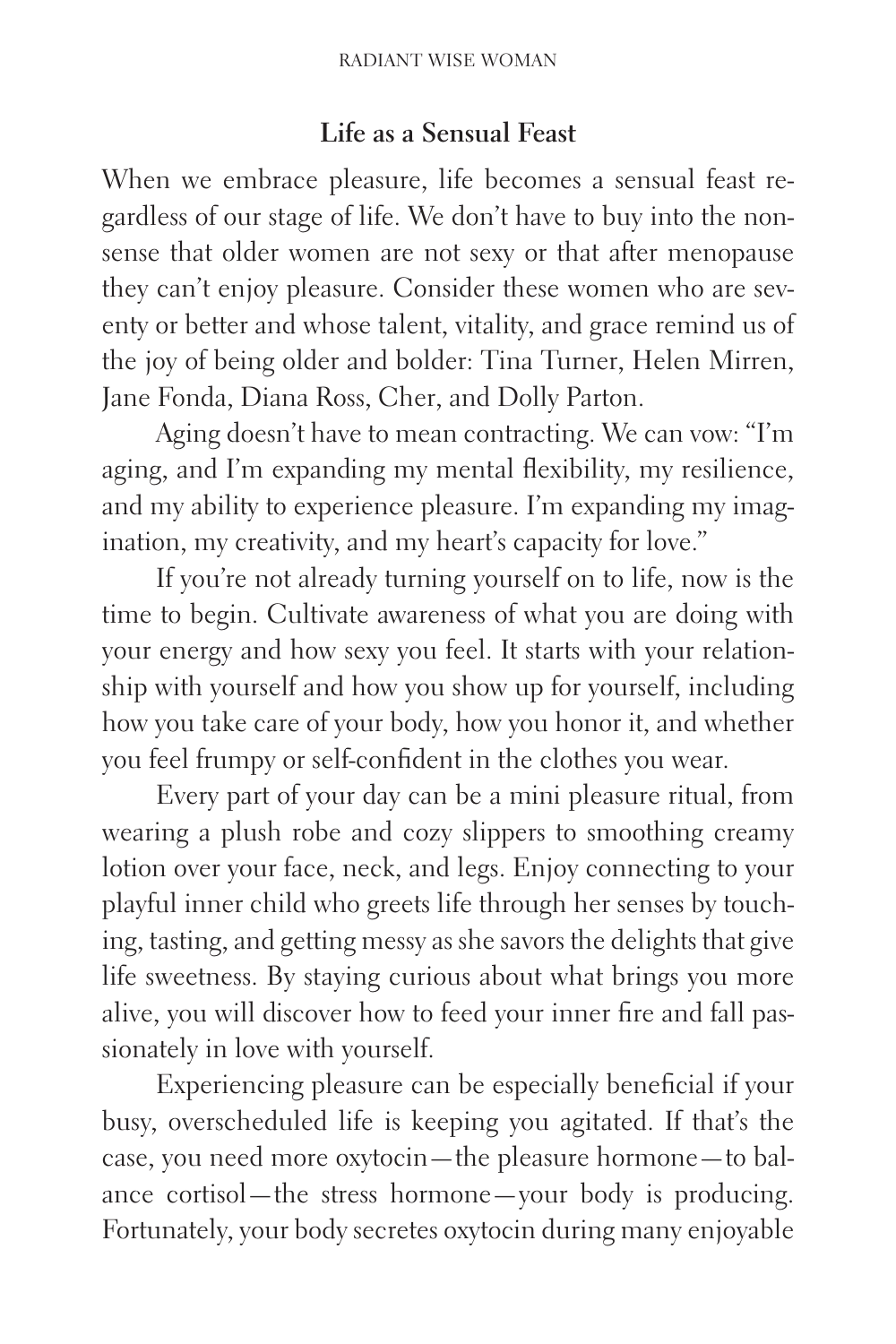activities, such as hugging, laughing, petting animals, hanging out with friends, practicing yoga, breathing deeply, performing random acts of kindness, meditating, enjoying massages, having orgasms, or listening to music. You just need to remind yourself: oxytocin over cortisol, fun over stress. The more fun you have, the better you'll feel and the more enthusiasm your actions will reflect, whether you are writing a postcard to a friend, stirring a pot of soup, walking your dog, or making love.

When you learn to embrace the pleasure you were born to enjoy, you will:

- Love yourself and beam more love to others.
- Trade overwhelm and obligation for passion and ease.
- Inspire other women by modeling self-celebration instead of self-denial.

By nurturing the ability to receive pleasure, you're likely to become the happy recipient of other perks, like fresh flowers delivered to your door, a new job offer, an upgrade to first class, or a fun dinner invitation when you least expect it.

## **Awaken to the Power of the Feminine**

Orgasmic energy literally creates this thing called life, reminding us of how connected we are to the creative source that flows through every living thing. You, too, are worthy of having this energy course through your body and spirit until you burst into bloom. Experiencing joygasms awakens us to the power of the feminine to spread love over the planet, radiating the supple and generous energy of life to all. As Dr. Clarissa Pinkola Estes, author of *Women Who Run with the Wolves* writes, "When women are glad they are alive, happy to be here, more conscious of love, and heightened with eros…that is sacred."